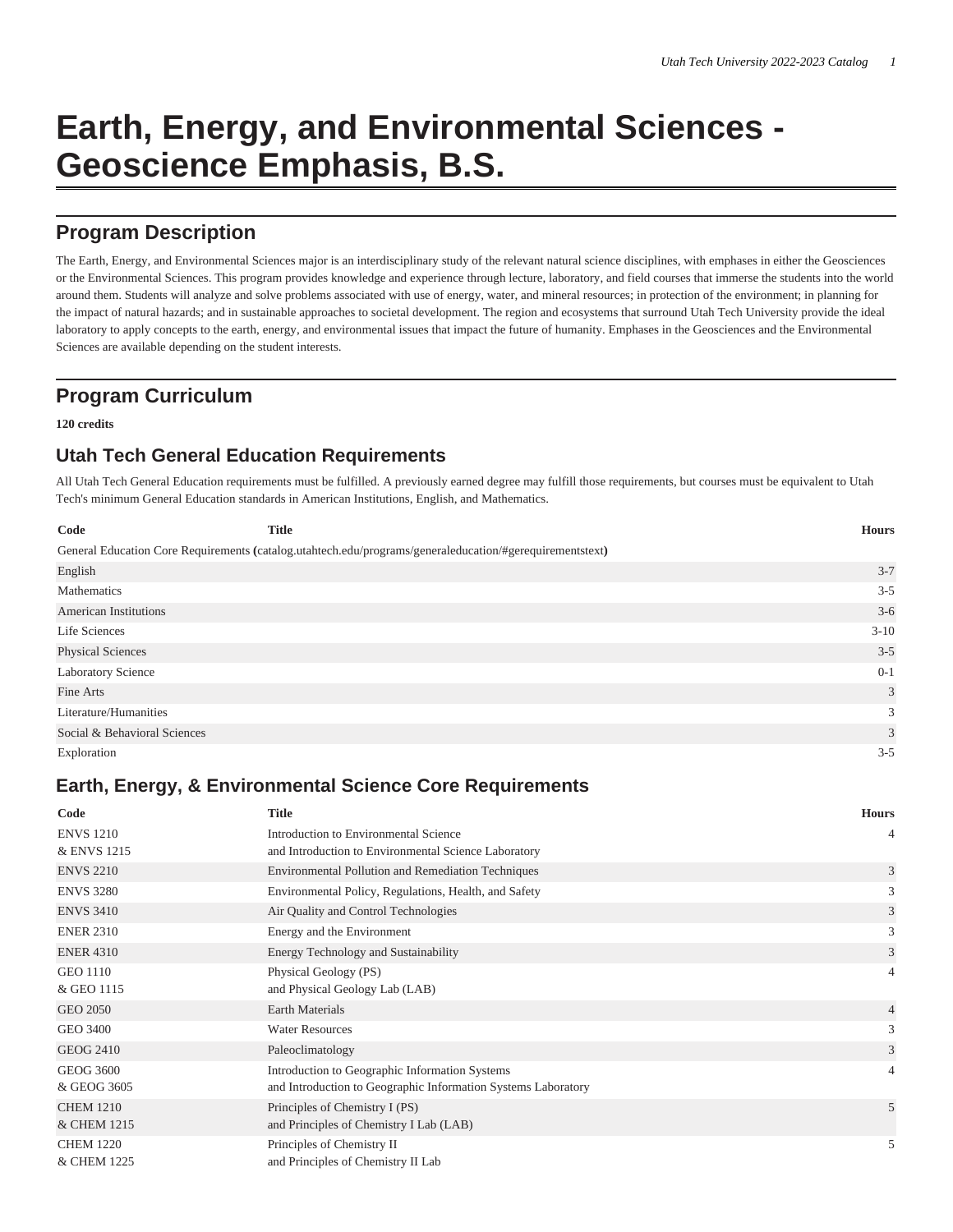| <b>BIOL 1610</b> | Principles of Biology I (LS)                                                                                        |   |
|------------------|---------------------------------------------------------------------------------------------------------------------|---|
| & BIOL 1615      | and Principles of Biology I Lab (LAB)                                                                               |   |
| <b>MATH 1210</b> | Calculus I (MA) (Prerequisite: MATH 1010 and MATH 1050 and MATH 1060 or MATH 1080 or equivalent<br>placement score) |   |
| <b>PHYS 2210</b> | Physics/Scientists Engineers I (PS)                                                                                 |   |
| & PHYS 2215      | and Physics/Scientists Engineers I Lab (LAB)                                                                        |   |
| <b>ENGL 2201</b> | Literature and the Land (HU, GC)                                                                                    | 3 |

#### **Geoscience Emphasis Requirements**

| Code                               | <b>Title</b>                                                                                         | <b>Hours</b>                |
|------------------------------------|------------------------------------------------------------------------------------------------------|-----------------------------|
| <b>GEO 1220</b>                    | <b>Historical Geology</b>                                                                            | 4                           |
| & GEO 1225                         | and Historical Geology Lab                                                                           |                             |
| <b>GEO 2700R</b>                   | Field Methods in Geoscience Research                                                                 |                             |
| <b>GEO 2990R</b>                   | Seminar in Geology                                                                                   |                             |
| GEO 3060                           | <b>Environmental Geology</b>                                                                         | 3                           |
| <b>GEO 3180</b>                    | Paleontology                                                                                         | 4                           |
| GEO 3550                           | Sedimentology & Stratigraphy                                                                         | 4                           |
| GEO 3700                           | Structural Geology and Tectonics                                                                     | 4                           |
| <b>GEO 3710</b>                    | Hydrology                                                                                            | 3                           |
| <b>GEO 4800R</b>                   | <b>Independent Research</b>                                                                          | $1 - 3$                     |
| <b>GEO 4910</b>                    | Senior Seminar                                                                                       |                             |
| Code                               | <b>Title</b>                                                                                         | <b>Hours</b>                |
| Choose 1 of the following courses: |                                                                                                      |                             |
| <b>ENVS 3910</b>                   | Costa Rica Natural History                                                                           | $\ensuremath{\mathfrak{Z}}$ |
| <b>ENVS 3920</b>                   | Peruvian Amazon Natural History                                                                      | 3                           |
| <b>ENVS 3930</b>                   | South Africa Natural History                                                                         | 3                           |
| <b>GEO 3000</b>                    | Advanced Geologic Investigation of Colorado Plateau Basin and Range provinces through national parks | 3                           |
| <b>GEO 3910</b>                    | Applied Geologic Investigation of Iceland                                                            | 3                           |
| GEOG 3930                          | Remote Sensing of Landscape: China                                                                   | 3                           |
| <b>GEO 3500</b>                    | Geomorphology                                                                                        | 4                           |

# **Graduation Requirements**

- 1. Complete a minimum of 120 college-level credits (1000 and above).
- 2. Complete at least 40 upper-division credits (3000 and above).
- 3. Complete at least 30 upper-division credits at Utah Tech for institutional residency.
- 4. Cumulative GPA 2.0 or higher.
- 5. Grade C- or higher in all required courses.

## **Graduation Plan**

| 1st Year                                                                                                            |              |                            |              |                |
|---------------------------------------------------------------------------------------------------------------------|--------------|----------------------------|--------------|----------------|
| <b>Fall Semester</b>                                                                                                | <b>Hours</b> | <b>Spring Semester</b>     | <b>Hours</b> |                |
| <b>ENVS</b> 1210<br>& ENVS 1215                                                                                     |              | 4 BIOL 1610<br>& BIOL 1615 |              | 5              |
| <b>GEO 1110</b><br>& GEO 1115                                                                                       |              | 4 ENGL 2010                |              | 3              |
| <b>ENGL 1010</b>                                                                                                    |              | 3 PHYS 2210<br>& PHYS 2215 |              | 5              |
| MATH 1210 (Prerequisite: MATH 1010<br>and MATH 1050 and MATH 1060 or<br>MATH 1080 or equivalent placement<br>score) |              | 4 GEO 1220<br>& GEO 1225   |              | $\overline{4}$ |